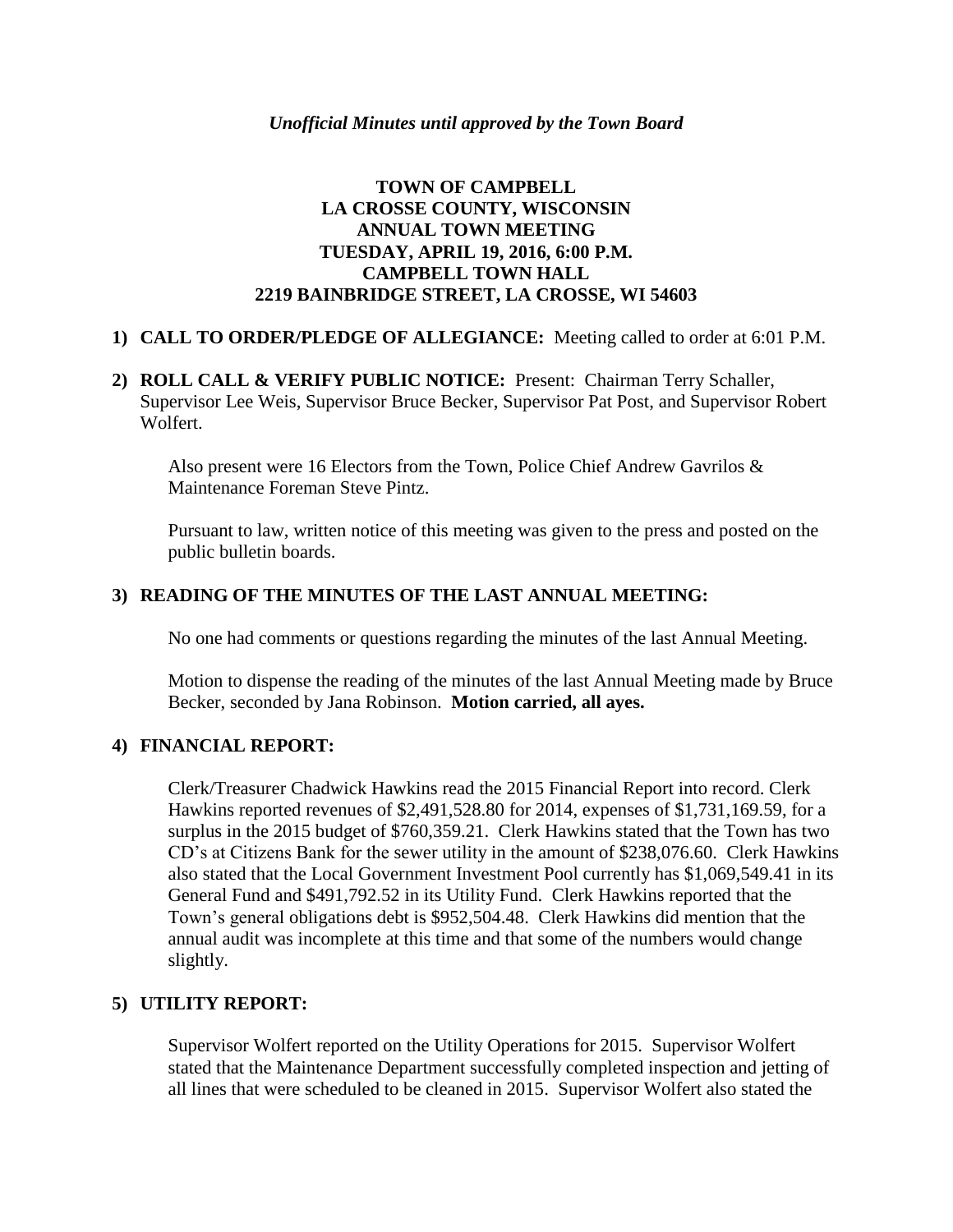Town had two major projects in 2015; Lift station #6 upgrades and main line meter replacements on Clinton Street. Supervisor Wolfert reported \$608,156.77 in revenues and \$819,518.31 in expenses for 2015.

## **6) HEALTH, EDUCATION & WELFARE:**

Supervisor Post gave the report for Health, Education, and Welfare. Supervisor Post stated that the contract with Richards Sanitation was done on December 31, 2015. Supervisor Post mentioned that the Town began contacting other waste haulers in the area for proposals for a new contract in September 2015. After much debate and public meetings, the Board decided to offer a contract to Harter's Quick Cleanup for future Town refuse collection in an effort to save money.

Supervisor Post mentioned that in 2015, the Town officially made some changes in regulations to the Subdivision Ordinance in the Town Zoning Code. Supervisor Post asks that we remember that our boundary agreement with the City of LaCrosse will be up on January 1, 2025.

Supervisor Post stated that in 2015, work on the Police Department involving mold and windows leaking were done as well as replacement of wallboard.

Supervisor Post stated that the Town changed the property insurance company to EMC Insurance with a huge savings of \$10,000.00. Supervisor Post stated that the coverage provided is very good and meets the needs of the Town.

# **7) STREETS & ROADS:**

Supervisor Becker stated the Town secured a loan from the State for \$550,000.00 to reconstruct streets and control drainage problems on seven residential streets in the Town. Supervisor Becker would like to see a continuation of upgrades of the streets and drainage problems.

Supervisor Becker mentioned the replacement of a 1994 International Plow with a new 2015 International.

Supervisor Becker also mentioned his appreciation of all the work the Police, Fire and First Responders do for the Town.

Supervisor Becker also mentioned the Maintenance Department attended snow plow training in December as well as the Safety Seminar the City of La Crosse sponsors for all surrounding communities.

Supervisor Becker stated he would like to thank the voters in the Town of Campbell for their support and confidence to serve on the Town Board.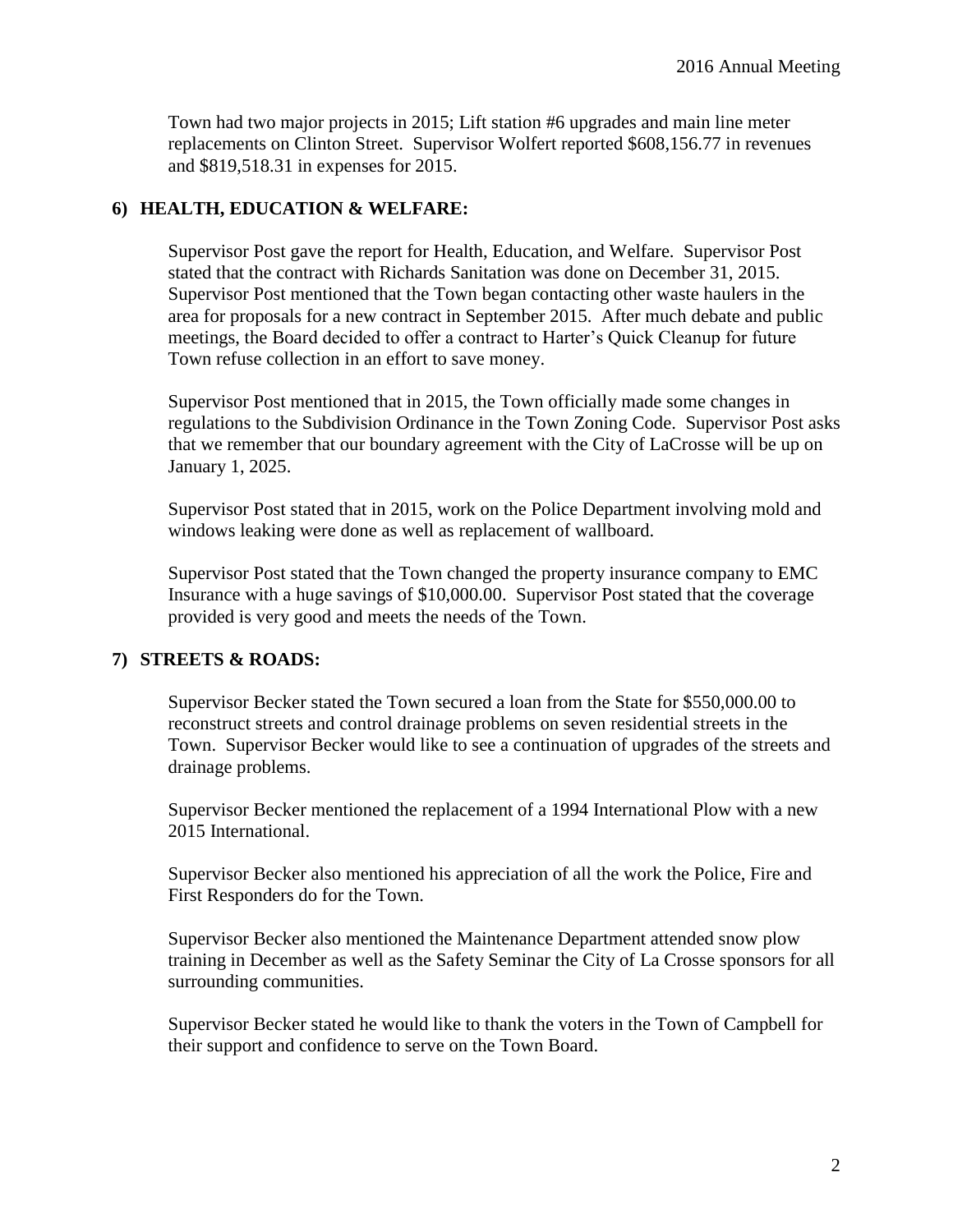#### **8) RECREATION DEPARTMENT:**

Supervisor Weis stated maintenance was done on the spillway lake side boat landing included removing weeds, removing downed trees, and cleaning up of the parking areas. Supervisor Weis also stated that future projects include trying to acquire the boat landing just north of the Airport Beach and fix it up for general launching use.

Supervisor Weis mentioned that minor maintenance was done on the parks such as swing sets and jungle gym repairs. Supervisor Weis is also still trying to put together a group of people to help clean up the Frog pond behind Summit Elementary.

Supervisor Weis stated that the Children's Summer Recreation Programs will be transitioning to the Boys and Girls Club.

Supervisor Weis would like to thank the maintenance staff as well as the office personnel for their help and great ideas to help him accomplish what needs to get done with such little budgetary funding.

## **9) POLICE DEPARTMENT:**

Chief Gavrilos read the 2015 Police Department Annual Report into record. Full details of this report are available in the Clerk's Office upon request.

#### **10) FIRE DEPARTMENT:**

Chairman Schaller read the 2015 Fire Department Report into record. Full details of this report are available at the Clerk's Office upon request. Chairman Schaller stated that the 2016 Campbell Firefighters Association Pancake Breakfast will be held on Saturday, May 14th and that tickets are available from a firefighter or in the Town Hall office.

#### **11) FIRST RESPONDERS:**

Chairman Schaller read the 2015 Emergency Medical Services report. Chairman Schaller stated that a total of 243 EMS calls were made in 2015.

#### **12) OLD BUSINESS:**

No Old Business

#### **13) NEW BUSINESS:**

*Shirley Dahlby, 501 Olivet St.,* would like to see Town Board Meetings start at 7 P.M. instead of 6 P.M.